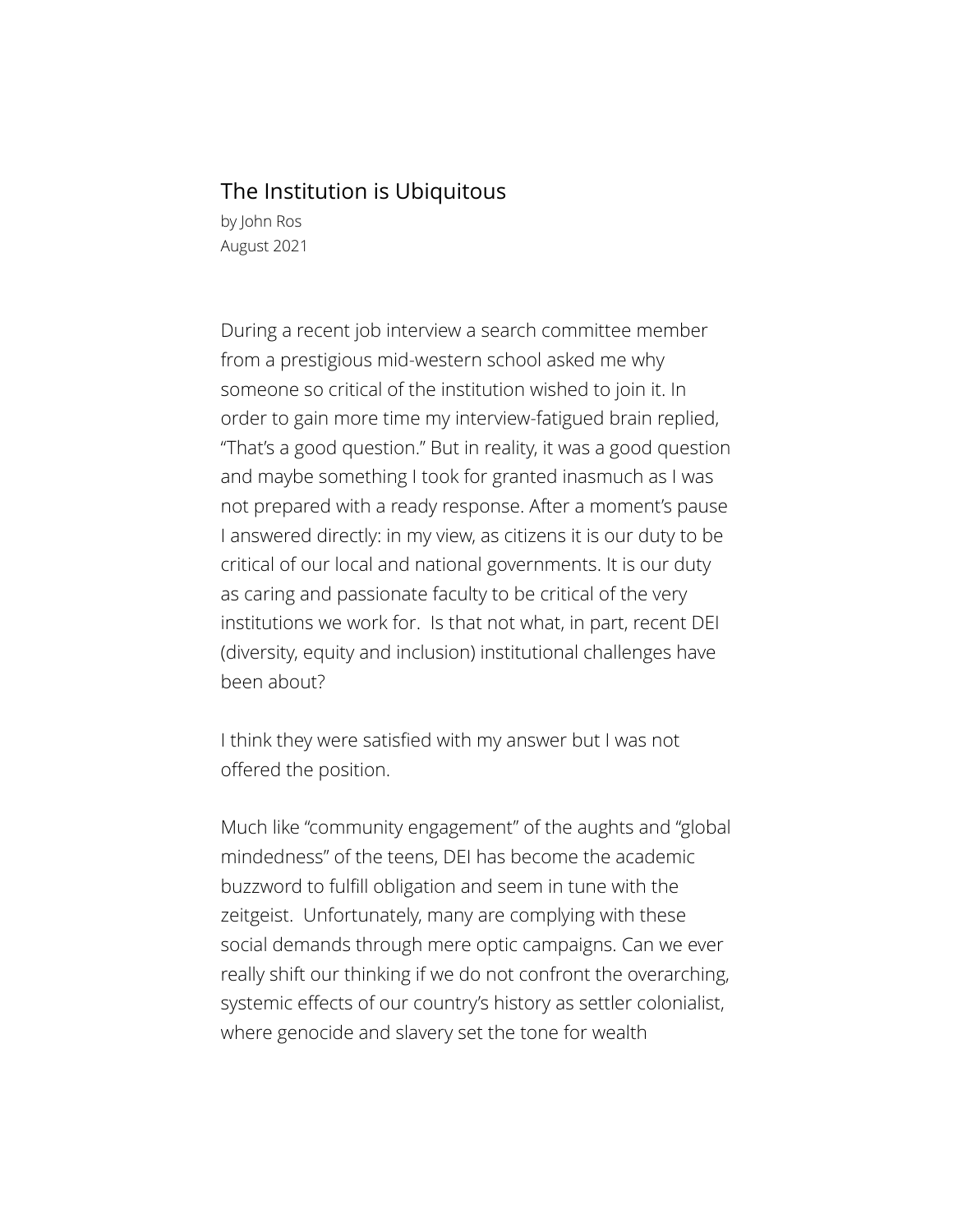advancement and class division? Or, for that matter, how capitalism's reliance on reaping resources and workers to this day still infects our national (and global) consciousness in regards to how we value profit over people? Systemic violence penetrates so deeply that well-meaning attempts often become quickly co-opted and any real benefit becomes muted and ineffectual.

Though the work ahead is difficult, many are stepping up to expose not just the ubiquity and insistence of the institution as a means to an end, but also the more elusive effects and connections systemic violence has on us all. Enter: the institutionally critical artist. Kestler Messan explains it this way:

> In my observations of time and its repetition, I've discovered a world at war — one in which tactics of control are deployed by institutions of abuse, such as The Church, The School, The Prison, and The Cell Tower. These institutions have imagined the sleep we get, the food we eat, the clothes we wear, the words we speak, the rooms we enter, the pictures we take, the stories we tell, and what we look and feel like in them. The institution is ubiquitous. There remains no place, relationship, or object that is neutral.<sup>01</sup>

Our artistic ancestral roots and artist siblings provide support. The Guerrilla Girls and Fred Wilson are two examples of folx taking the reins and leading the way. The Guerrilla Girls work so hard to expose discrepancies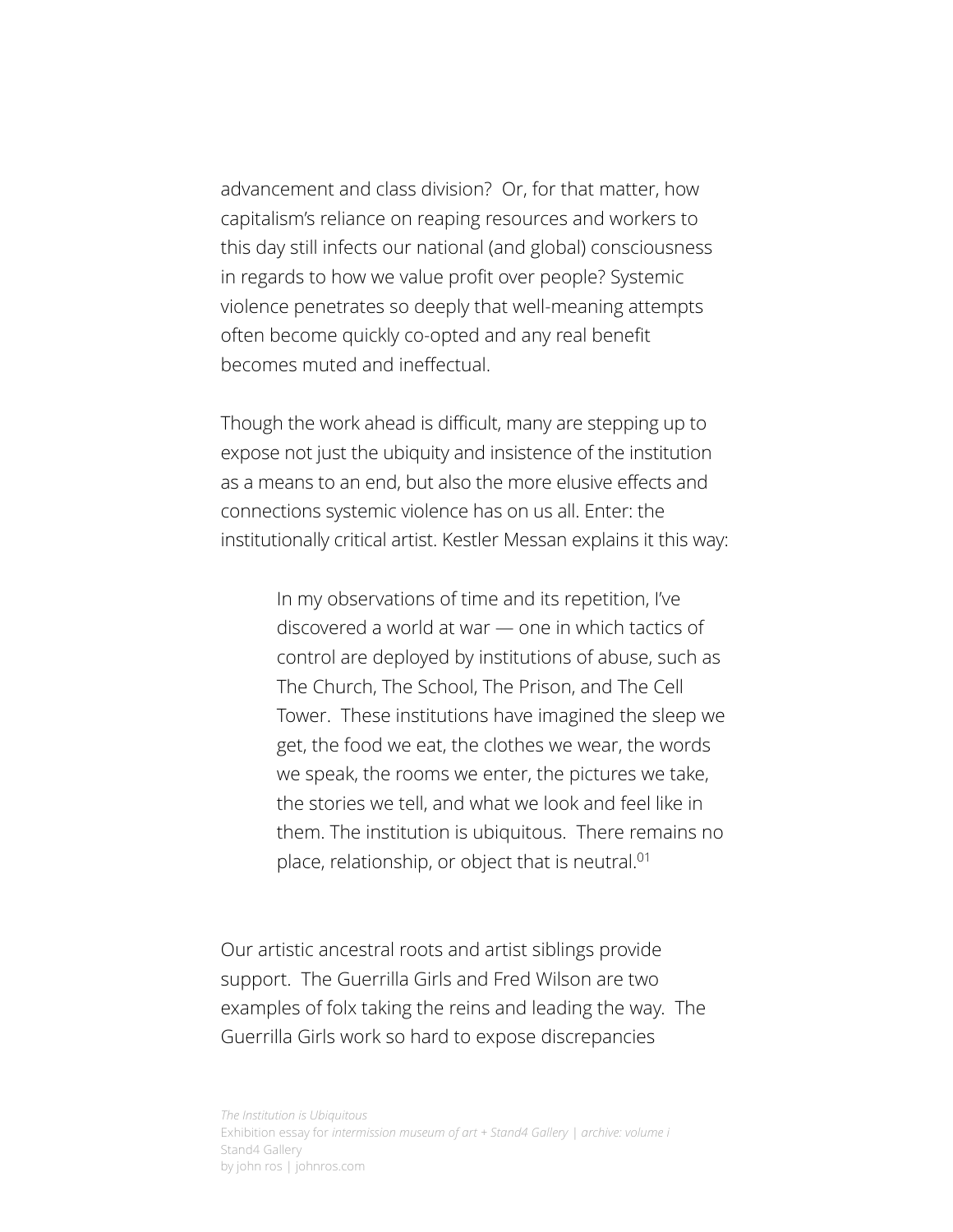throughout many institutions of cultural capital. Since 1985 they have been exposing systemic violence throughout art, film, culture and politics through varied interventions, advertisements, posters and projects. One of their most infamous poster projects asks if "women need to be naked to get into the Met. Museum?" 02 These acts of opposition create voice. They demark. They create bookends of thought so that we may better understand and recognize systemic violence where it hides in plain sight. These moments often fall through the cracks waiting to be taken up by the next act of disobedience against the institution.

In 1992, Fred Wilson created the intervention, Mining the Museum, 1992-93, at the Maryland Historical Society. Objects throughout the collection were presented in ways to disrupt the white, upper-class narrative, pulling out objects from storage to draw attention to local histories of traditionally marginalized, BIPOC folx. Of this work Wilson stated, "I like the notion of surprise, especially in a museum setting in which you don't expect surprise." Surprise comes in forms of action and reaction, but also as objects reflect moments uncovered, awareness inescapable. In working intimately with the objects housed at the Historical Society as well as its staff, Wilson collaborated, creating in-between moments of mystery, anxiety and fracture. Almost 30 years ago this project exposed legacies of violence, exclusion and selective story-telling. This seminal work reminds us how much more work is yet to be done. <sup>03</sup>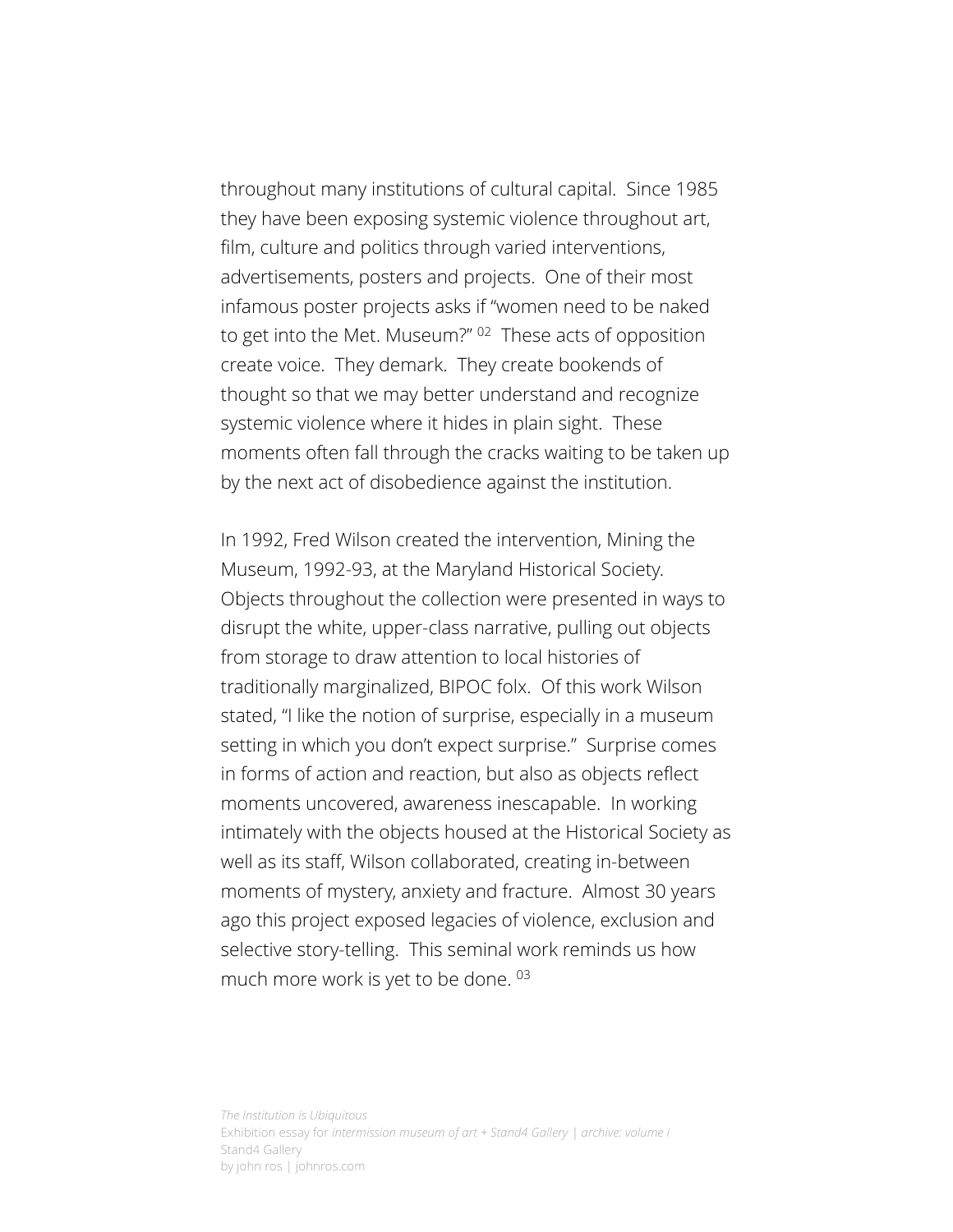In March 2020, Rose Van Miero and I started a conversation around building a new space for critical thought and discussion among artists. Creating a platform, for and by artists, that would allow for the development of new ideas and further discussions on what we do best as creatives ask questions and find answers that ultimately lead to new questions. The time was ripe for artists, as it seemed we needed a new moment to ask ourselves difficult questions while maintaining a critical tone on the institutional ways of thinking, especially within and throughout the artwork.

The world was entering a new chapter. The WHO officially declared a new pandemic on 11 March 2020.<sup>04</sup> The global response, especially that of the world's richest nations, was relatively slow, especially amid what would become the final year of the forty-fifth president's hobbling administration.<sup>05</sup> Defiance, neglect and dismissiveness was finally buttressed by Operation Warp Speed, however the administration's dismissiveness continued, a different type of contagion that has spread far and wide, sowing confusion and ignorance against the global effort to eradicate the newest viral threat.06

Conversations with Rose quickly turned to what we wanted this thing to become. What would prop it up as far as a standard, or mantra. Perhaps instinctually, we both landed in a space that felt correct and yet quite difficult to fully discern. Using past ideas around institutional critique, as well as a preference to process over product, we mulled over words to outline the following: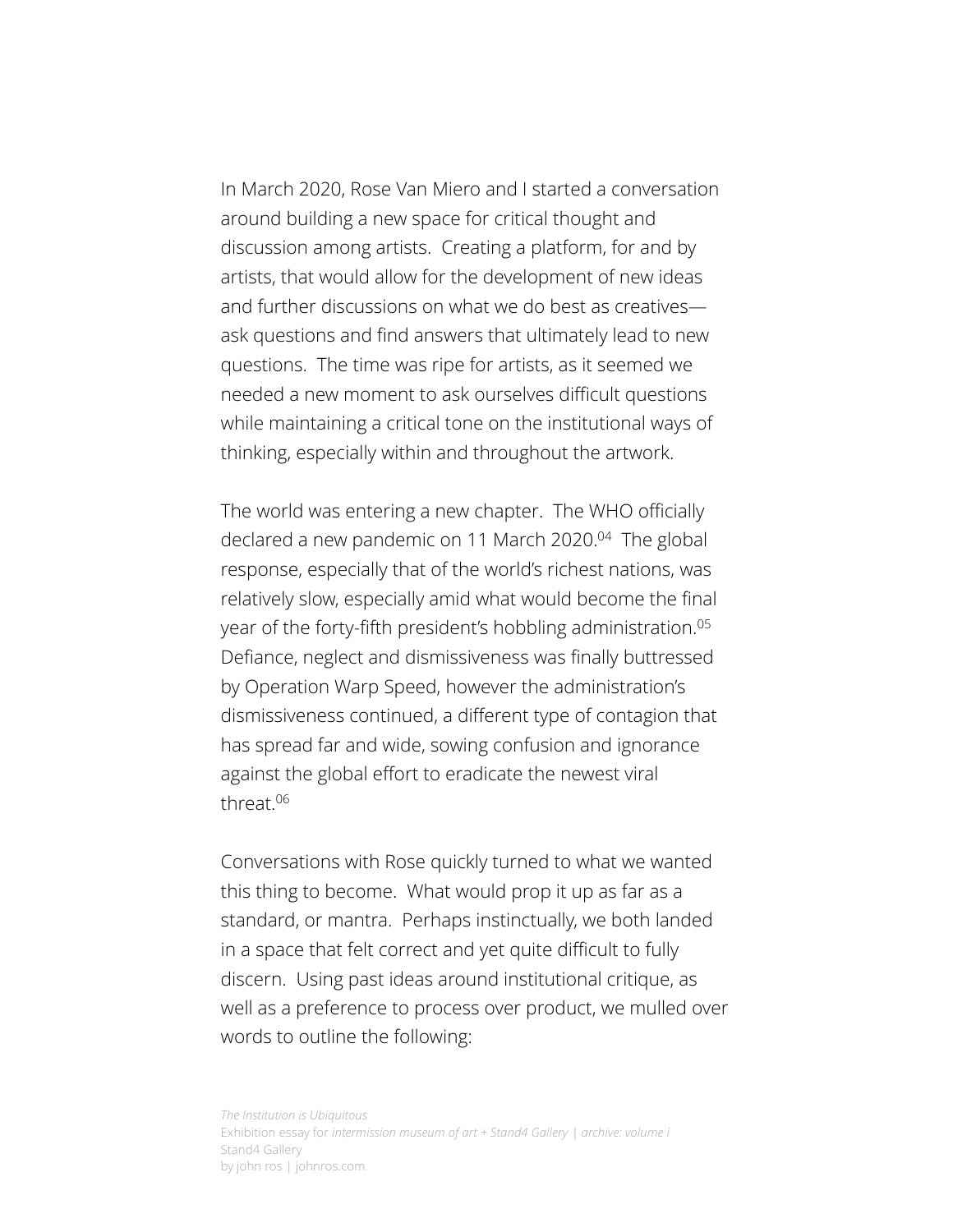[The] name references the question as open space...gaps in the pavement, performance interludes, tv-commercials, coffee breaks and silent pauses; all moments of unpoliced disruption that are typically uninstitutional. at its core, ima therefore proposes the museum as a site of uncertainty; a building without walls; a non-hierarchical collection of interdisciplinary narratives and voices; both a guest and a host; and an exercise in cross-pollination.<sup>07</sup>

This in-betweenness—intermissions or breaks or sighs these collaborative moments of pause and realization are what most interest me. Magical moments of reprieve that set off countless next steps inside and outside the studio. These moments of process may show us the way to co-opt institutional systems of government, finance, education and tech, including the non-profit industrial complex. Power comes from the ground up. We must maintain that swell if we hope to have any effect on institutional systems meant to isolate and divide—conquer and subdue. Creative process can lead the way.